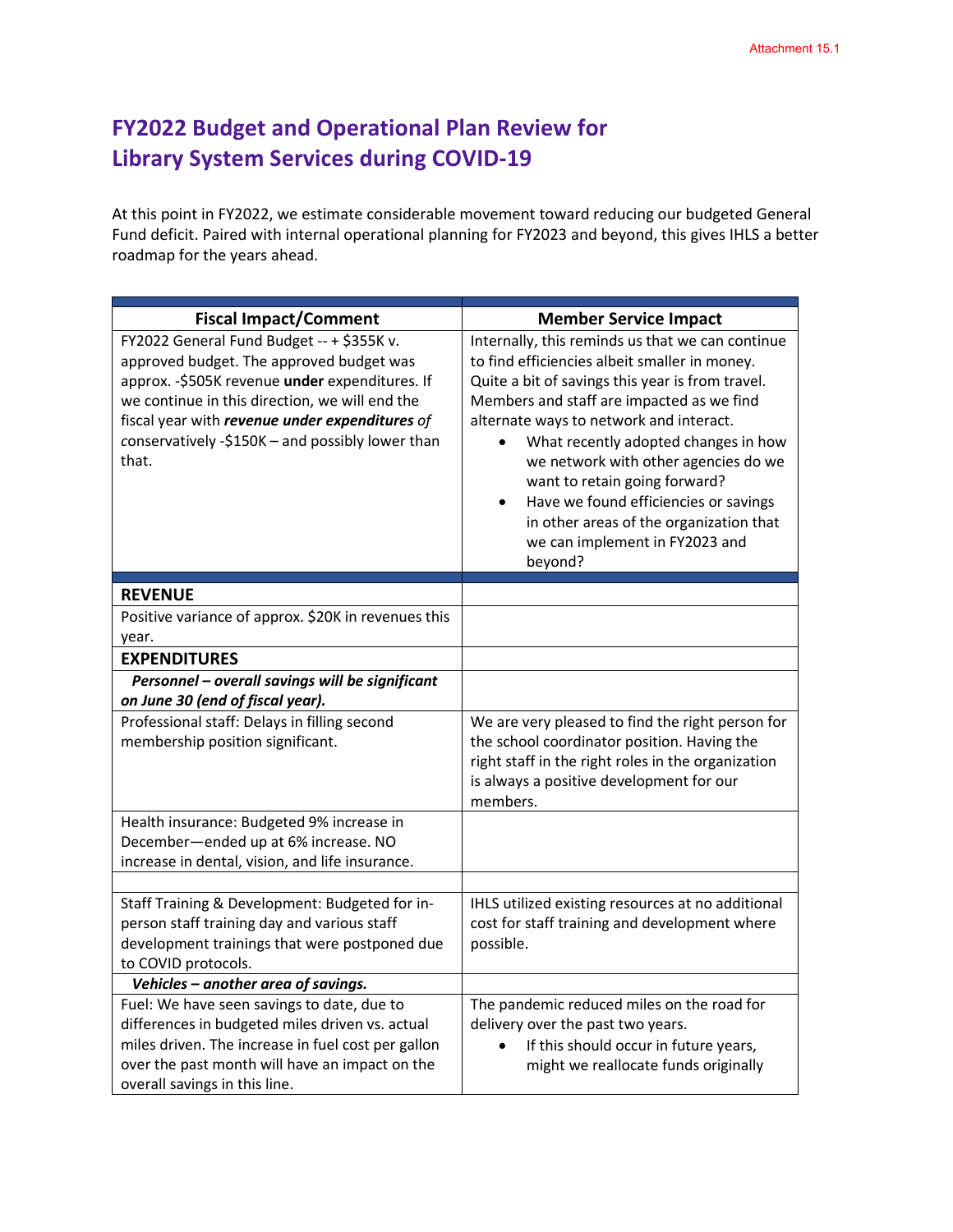|                                                           | intended for fuel to additional e-                |
|-----------------------------------------------------------|---------------------------------------------------|
|                                                           | resources for members?                            |
| Leasing delivery fleet has incurred less expense to       |                                                   |
| date than anticipated in budget. All budgeted             |                                                   |
| vehicles were not ordered due to termination of           |                                                   |
| the partnership with Enterprise; lease costs were         |                                                   |
| lower due to applied gains from the sale of               |                                                   |
| vehicles.                                                 |                                                   |
| Travel - In-State and Out-of-State                        |                                                   |
| For both roll-up categories we have incurred              |                                                   |
| lower costs. In fact, this year we anticipate little      |                                                   |
| out-of-state travel due to the pandemic.                  |                                                   |
| <b>Registrations and Meetings, Board/Staff</b>            |                                                   |
| Reduced spending on registrations for                     |                                                   |
| conferences due to the pandemic.                          |                                                   |
| <b>Conferences and Continuing</b>                         |                                                   |
| <b>Education/Meetings</b>                                 |                                                   |
| While planning on continuing education for                | IHLS utilized existing resources at no additional |
| trustees and another human resource training              | cost for staff training and development where     |
| series for members in FY2022, this budget area            | possible.                                         |
| will see an approx. 70% reduction due to no in-           |                                                   |
| person gatherings.                                        |                                                   |
| <b>Public Relations</b>                                   |                                                   |
| We anticipate this account line will have a minor         |                                                   |
| reduction in anticipated costs due to no in-person        |                                                   |
| gatherings.                                               |                                                   |
| <b>Supplies</b>                                           |                                                   |
| Right now, we anticipate this entire budget area          |                                                   |
| to be approx. \$100K under budget due to delays           |                                                   |
| in the second floor Edwardsville remodel. These           |                                                   |
| expenditures will be allocated in the FY2023              |                                                   |
| budget.                                                   |                                                   |
| <b>Information Services Costs &amp; Other Contractual</b> |                                                   |
| <b>Services</b>                                           |                                                   |
| We anticipate savings in this area of the budget          |                                                   |
| as well. A large portion of these savings are due         |                                                   |
| to the Customer Relationship Management (CRM)             |                                                   |
| software project that was developed in-house              |                                                   |
| rather than spending the funds with a consultant.         |                                                   |

| <b>Op Plan Changes/Comment</b>   | <b>Member Impact</b>                                                                                                                  |
|----------------------------------|---------------------------------------------------------------------------------------------------------------------------------------|
|                                  |                                                                                                                                       |
| Administration                   |                                                                                                                                       |
| <b>Communication</b>             |                                                                                                                                       |
| IHLS LinkedIn account developed. | While LinkedIn has a business-to-business focus<br>for organizations, we can take advantage of<br>paid ads in the platform as well as |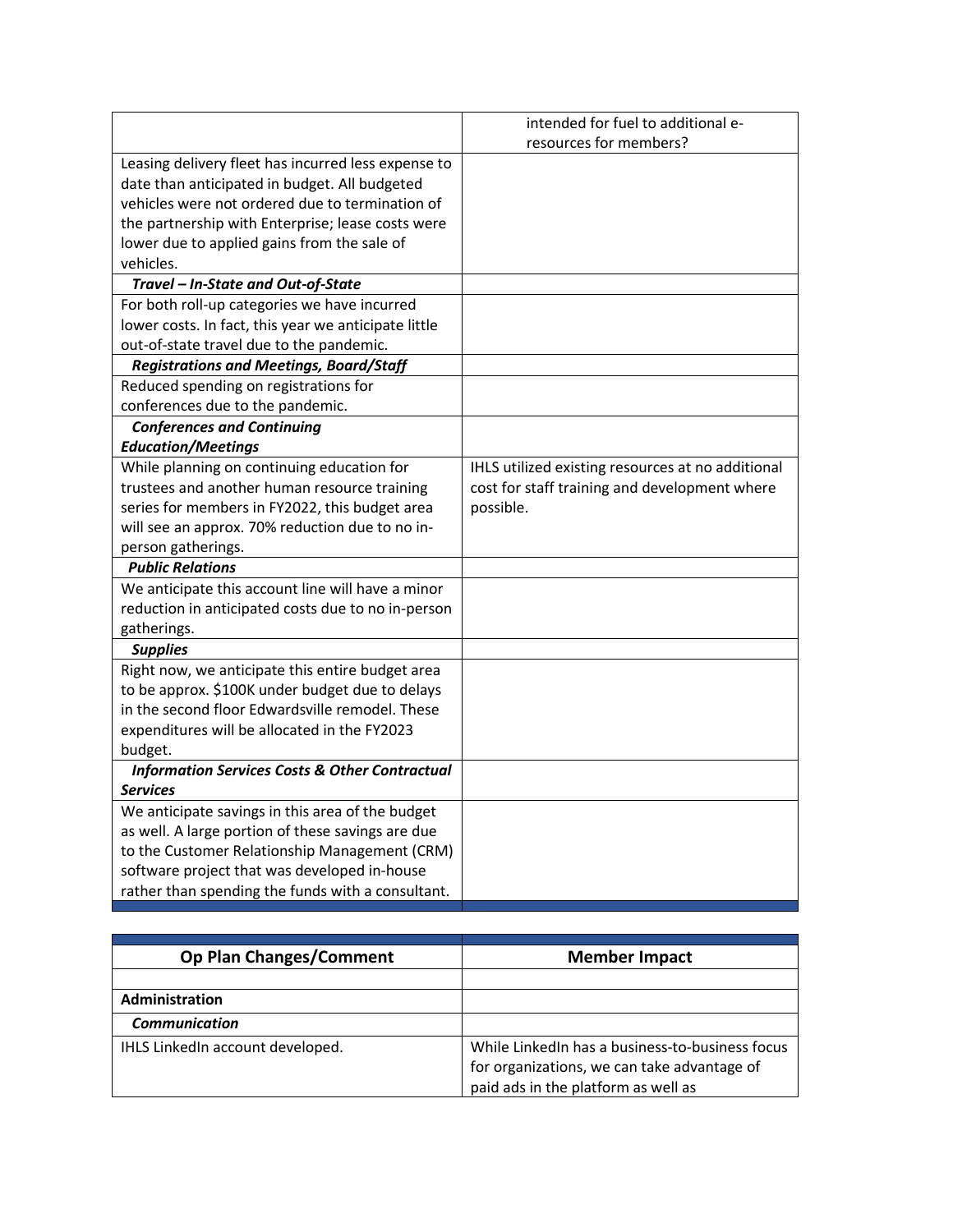|                                                                                                                                                                                                                                                                          | announcements to share current position<br>openings.                                                                                                                                                                                                                |
|--------------------------------------------------------------------------------------------------------------------------------------------------------------------------------------------------------------------------------------------------------------------------|---------------------------------------------------------------------------------------------------------------------------------------------------------------------------------------------------------------------------------------------------------------------|
| SHARE mobile app marketing materials available                                                                                                                                                                                                                           | Allows members to better promote the new                                                                                                                                                                                                                            |
| in hard copy and via social media.                                                                                                                                                                                                                                       | service to their patrons in multiple ways.                                                                                                                                                                                                                          |
| Increased IHLS visibility through soft branding                                                                                                                                                                                                                          | It is easier to increase support than increase                                                                                                                                                                                                                      |
| opportunities.                                                                                                                                                                                                                                                           | visibility, and we can advocate for members at                                                                                                                                                                                                                      |
|                                                                                                                                                                                                                                                                          | the same time through participation in: WSIU                                                                                                                                                                                                                        |
|                                                                                                                                                                                                                                                                          | library advocacy spot; hosting COVID-19                                                                                                                                                                                                                             |
|                                                                                                                                                                                                                                                                          | vaccination clinics; and accessibility sponsorship                                                                                                                                                                                                                  |
|                                                                                                                                                                                                                                                                          | of Illinois Libraries Present.                                                                                                                                                                                                                                      |
| <b>Board Support</b>                                                                                                                                                                                                                                                     |                                                                                                                                                                                                                                                                     |
| In FY2022, we did not host an Annual Meeting or                                                                                                                                                                                                                          | We miss the opportunity to interact with our                                                                                                                                                                                                                        |
| board networking events.                                                                                                                                                                                                                                                 | members and should reassess goals in this<br>regard going forward.                                                                                                                                                                                                  |
|                                                                                                                                                                                                                                                                          |                                                                                                                                                                                                                                                                     |
|                                                                                                                                                                                                                                                                          |                                                                                                                                                                                                                                                                     |
| <b>Human Resources</b>                                                                                                                                                                                                                                                   |                                                                                                                                                                                                                                                                     |
| New employees complete a 90-day evaluation on                                                                                                                                                                                                                            | Our staff are better trained when we                                                                                                                                                                                                                                |
| IHLS benefits, communication, and the                                                                                                                                                                                                                                    | understand the impact of our procedures.                                                                                                                                                                                                                            |
| onboarding process.                                                                                                                                                                                                                                                      | Better trained staff offer better service to                                                                                                                                                                                                                        |
|                                                                                                                                                                                                                                                                          | member libraries.                                                                                                                                                                                                                                                   |
| Staff training is ongoing for personal                                                                                                                                                                                                                                   | Through our current insurance broker, we can                                                                                                                                                                                                                        |
| development including Respect at Work (Summer                                                                                                                                                                                                                            | take advantage of the Gallagher 360 Training                                                                                                                                                                                                                        |
| 2021), Gallagher Core 360 Sexual Harassment                                                                                                                                                                                                                              | Suite at no additional cost. We also offered                                                                                                                                                                                                                        |
| Training (Fall 2021), Driver Safety and Back Injury                                                                                                                                                                                                                      | conflict, sensitivity, and diversity training                                                                                                                                                                                                                       |
| Prevention (Winter 2022). Sensitivity Basics:                                                                                                                                                                                                                            | through our employee assistance program.                                                                                                                                                                                                                            |
| Creating Positive Working Relationships (Spring                                                                                                                                                                                                                          |                                                                                                                                                                                                                                                                     |
| 2022), Conflict Management in the Workplace,<br>and Diversity (Managers/Supervisors) (Summer                                                                                                                                                                             |                                                                                                                                                                                                                                                                     |
| 2022).                                                                                                                                                                                                                                                                   |                                                                                                                                                                                                                                                                     |
| Celebrated staff on Employee Appreciation Day                                                                                                                                                                                                                            | This was popular with staff who commented                                                                                                                                                                                                                           |
| (March 4, 2022).                                                                                                                                                                                                                                                         | that it was an unexpected treat.                                                                                                                                                                                                                                    |
| <b>Accounting Operations</b>                                                                                                                                                                                                                                             |                                                                                                                                                                                                                                                                     |
| Three major time-saving procedures                                                                                                                                                                                                                                       | Staff are continually finding new ways to                                                                                                                                                                                                                           |
| implemented: Microix timekeeping system,                                                                                                                                                                                                                                 | optimize our processes.                                                                                                                                                                                                                                             |
| emailing accounts receivable invoices, and digital                                                                                                                                                                                                                       |                                                                                                                                                                                                                                                                     |
| signatures on accounts payable checks.                                                                                                                                                                                                                                   |                                                                                                                                                                                                                                                                     |
| Delayed implementation of working with                                                                                                                                                                                                                                   | We will achieve similar goals with the office                                                                                                                                                                                                                       |
| members on financial management practices.                                                                                                                                                                                                                               | hours concept staff are currently developing for                                                                                                                                                                                                                    |
|                                                                                                                                                                                                                                                                          |                                                                                                                                                                                                                                                                     |
|                                                                                                                                                                                                                                                                          |                                                                                                                                                                                                                                                                     |
|                                                                                                                                                                                                                                                                          |                                                                                                                                                                                                                                                                     |
|                                                                                                                                                                                                                                                                          |                                                                                                                                                                                                                                                                     |
|                                                                                                                                                                                                                                                                          |                                                                                                                                                                                                                                                                     |
|                                                                                                                                                                                                                                                                          |                                                                                                                                                                                                                                                                     |
|                                                                                                                                                                                                                                                                          |                                                                                                                                                                                                                                                                     |
| <b>Information Technology</b><br>IT staff offered non-stop service to member<br>libraries during transition to work-from-home<br>mode as they relied heavily on technology not<br>previously used as frequently.<br>Website migration completion on track for<br>FY2022. | increased and improved member interaction.<br>Software such as TeamViewer allows remote<br>access to computers and is key to the support<br>of member libraries.<br>We continue to be on schedule for completion<br>this fiscal year. The project has potential for |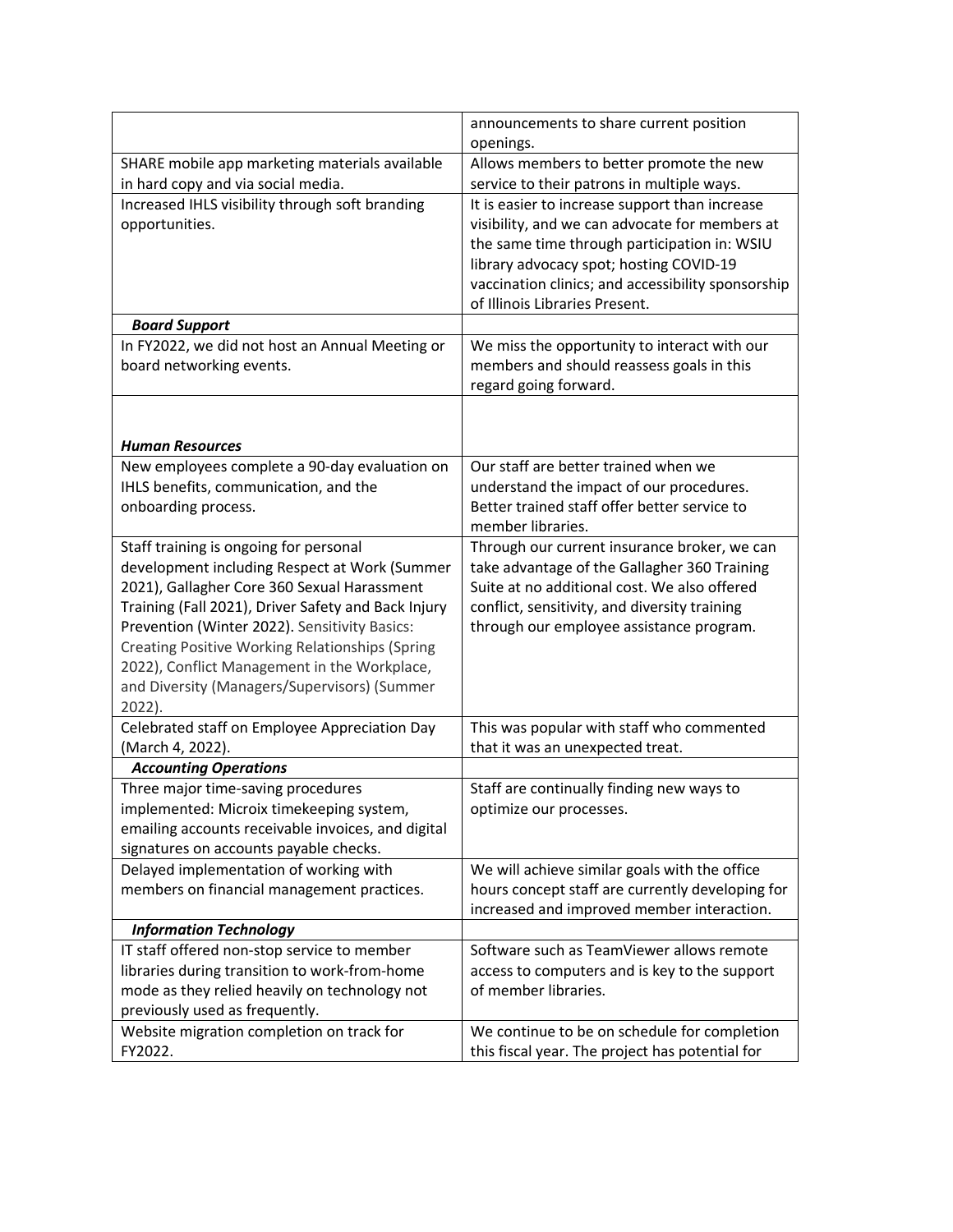|                                                                       | significant impact on members and the public<br>who refer to the website.                                       |
|-----------------------------------------------------------------------|-----------------------------------------------------------------------------------------------------------------|
| Drivers' iPad software updated and upgraded to<br>newer iOS versions. | The Operations Department can implement<br>additional features for item tracking and<br>statistical management. |
| <b>Bibliographic Access</b>                                           |                                                                                                                 |
| <b>Catalog Training for SHARE Members</b>                             |                                                                                                                 |
| Cataloger required courses (Book Cataloging,                          | Allows member cataloging staff to receive                                                                       |
| Authority Records/Subject Analysis, and Dewey                         | training in a safe manner and on their individual                                                               |
| Decimal Classification) are all available in online                   | schedules. Flexibility provides ability to repeat                                                               |
| format.                                                               | training if desired.                                                                                            |
| <b>Cataloging Maintenance Center (CMC)</b>                            |                                                                                                                 |
| Increased focus on foreign language cataloging                        | With a statewide focus, the CMC provides free                                                                   |
| (particularly Arabic materials) and digital                           | and timely services for libraries of all types.                                                                 |
| cataloging projects for public libraries.                             |                                                                                                                 |
| <b>Delivery</b><br><b>Delivery Services</b>                           |                                                                                                                 |
| Delivery On the Go Service was reinvigorated with                     | The service was well-used by libraries served                                                                   |
| new tools and will reach members next month.                          | via our Carbondale and Champaign hubs. We                                                                       |
|                                                                       | believe all members should have access to the                                                                   |
|                                                                       | same benefits, and new marketing materials                                                                      |
|                                                                       | should aid in acceptance.                                                                                       |
| Continued participation in American Library                           | IHLS approaches library delivery with a lens that                                                               |
| Association (ALA) Physical Delivery Group.                            | is access driven. Our involvement on the state                                                                  |
|                                                                       | and national level provides our staff with                                                                      |
|                                                                       | different perspectives and thinking for new                                                                     |
|                                                                       | ideas.                                                                                                          |
| <b>Resource Sharing</b>                                               |                                                                                                                 |
| <b>LLSAP</b> (SHARE)                                                  |                                                                                                                 |
| SHARE mobile library app goes live following                          | A game changer for SHARE member libraries                                                                       |
| several years of evaluation, feedback, and                            | who can select a customized version of the app                                                                  |
| planning.                                                             | for \$250, or utilize the base version included in<br>SHARE membership.                                         |
| Evaluated several group purchases: McNaughton                         | Membership in the largest consortium of North                                                                   |
| book leasing, Aspen/Vega discovery layer, and                         | America has its benefits! The McNaughton                                                                        |
| Baker & Taylor Collection HQ.                                         | book leasing program could make additional                                                                      |
|                                                                       | copies of titles more reasonable. Collection HQ                                                                 |
|                                                                       | provides diversity, equity, and inclusion analysis                                                              |
|                                                                       | of a library's collection.                                                                                      |
| e-resources                                                           |                                                                                                                 |
| Continued partnership with cloudLibrary                               | In 2021, compared to 4 other peer                                                                               |
| highlighted in recent peer analysis.                                  | libraries/groups, SHARE had:                                                                                    |
|                                                                       | Second highest average downloads per                                                                            |
|                                                                       | user (23)                                                                                                       |
|                                                                       | Highest number of circs (404,068)                                                                               |
|                                                                       | Highest number of unique users                                                                                  |
|                                                                       | (17, 043)                                                                                                       |
|                                                                       | Circs per copy (41)                                                                                             |